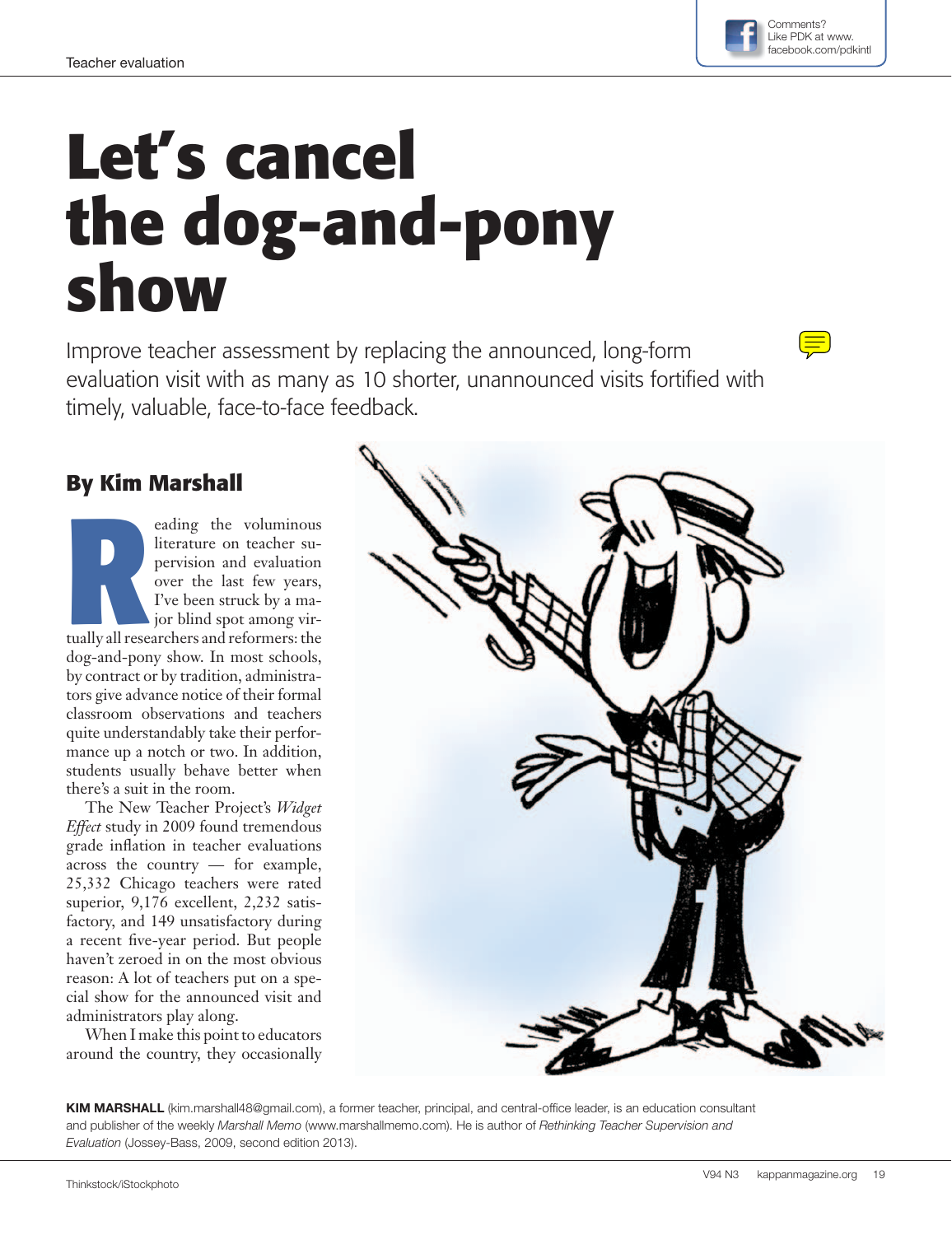push back. "I want to see what the teacher is capable of," said one former superintendent. Fine, but it's much more important to see how well she teaches day by day. "I can see right through the dog-andpony show," said a seasoned principal. Perhaps, but can you document that in a credible way? "I need that preobservation conference for feedback on my lesson planning," said a teacher. Come on, how helpful is discussing a lesson plan once a year — especially if it's atypical?

Of course, not all scheduled evaluation visits are off base. But in my experience in all kinds of schools over 43 years, it's all too common for teachers to put on a glamorized lesson, masking less impressive day-to-day performance. There's a lot of mediocre teaching out there, and most of it is flying under the radar. This contributes directly to America's widening achievement gaps, since students with any kind of disadvantage desperately need effective teaching.

Why are so many educators willing to give cre-

## **To put it bluntly, an evaluation process that relies on announced visits is inaccurate, dishonest, and ineffective.**

dence to observations based on announced visits? Perhaps it's avoidance — observing a plausible lesson allows administrators to get the evaluation off their desks and skirt difficult conversations about mediocre and ineffective teaching. Perhaps it's a failure to distinguish between good teach*ers* and good teach*ing* — seeing a good lesson makes us feel like we know the teacher, and we trust he or she will be like that all the time. This is called the fundamental attribution error.

Or perhaps it's because of the way the conventional teacher evaluation model limits administrators' options. Supervisors are usually required to have a preobservation conference with each teacher, sit through a whole lesson, write it up, and then have a postobservation conference. All of this takes at least four hours, and, because administrators have so many other things on their plates, visiting each teacher more than once a year is very difficult. The idea of making a single annual evaluation visit unannounced strikes most people as unfair. That's why districts, even without union insistence, have administrators schedule their formal observations in advance.

This process might seem benign and unavoidable, but it has serious consequences. If evaluations don't accurately describe day-to-day classroom performance, everything else falls apart: Effective teachers don't get authentic praise, subpar teachers don't get targeted coaching and support, and more than a few ineffective teachers are still in classrooms harming children's futures. To put it bluntly, an evaluation process that relies on announced visits is inaccurate, dishonest, and ineffective.

A growing number of principals are experimenting with an alternative to the dog-and-pony show an approach that can win teachers' trust, make better use of administrators' time, enhance instructional leadership and collegiality, and usher in improvements in teaching and learning. It has three layers: changing the structure, improving the human dynamic, and managing the details.

**Changing the structure.** The first step is shifting classroom observations from announced, infrequent, and full-lesson to unannounced, frequent, and short.

• *Unannounced* — There's only one way a principal can look parents and other stakeholders in the eye and assure them of the quality of day-to-day teaching: regularly dropping into all classrooms without advance notice. Here's how this works in a different venue. New York City has 24,000 restaurants, and the Health Department conducts thorough, unannounced inspections (using known criteria) and requires restaurants to post a large A, B, or C right by the front door. As a result, restaurants have a powerful incentive to be meticulous about cleanliness *all the time* — not just when the inspector is coming. Since this policy was introduced in 2010, the rate of food-borne illnesses among the city's restaurantgoers has declined significantly, and more and more restaurants are earning A's.

I'm not in favor of making teachers' evaluations public, but I believe the only way school leaders can give honest quality assurance — and push teachers to use effective practices all the time — is to shift to unannounced classroom visits.

• *Frequent* — Of course, judging a teacher's performance on one surprise inspection a year would be unfair. What if it's a bad moment or the visitor disrupts the normal routine? Making *numerous* visits is essential for getting a representative sampling of teachers' work and convincing them to trust the fairness of the system. How many? From my own experience leading a Boston school and my coaching of principals in recent years, I've concluded that 10 observations per teacher per year are enough to get a sense of the different classes and/or subjects teachers handle and how they're doing with the beginning, middle, and end of lessons, the morning, mid-day, and afternoon, and different parts of the week and month.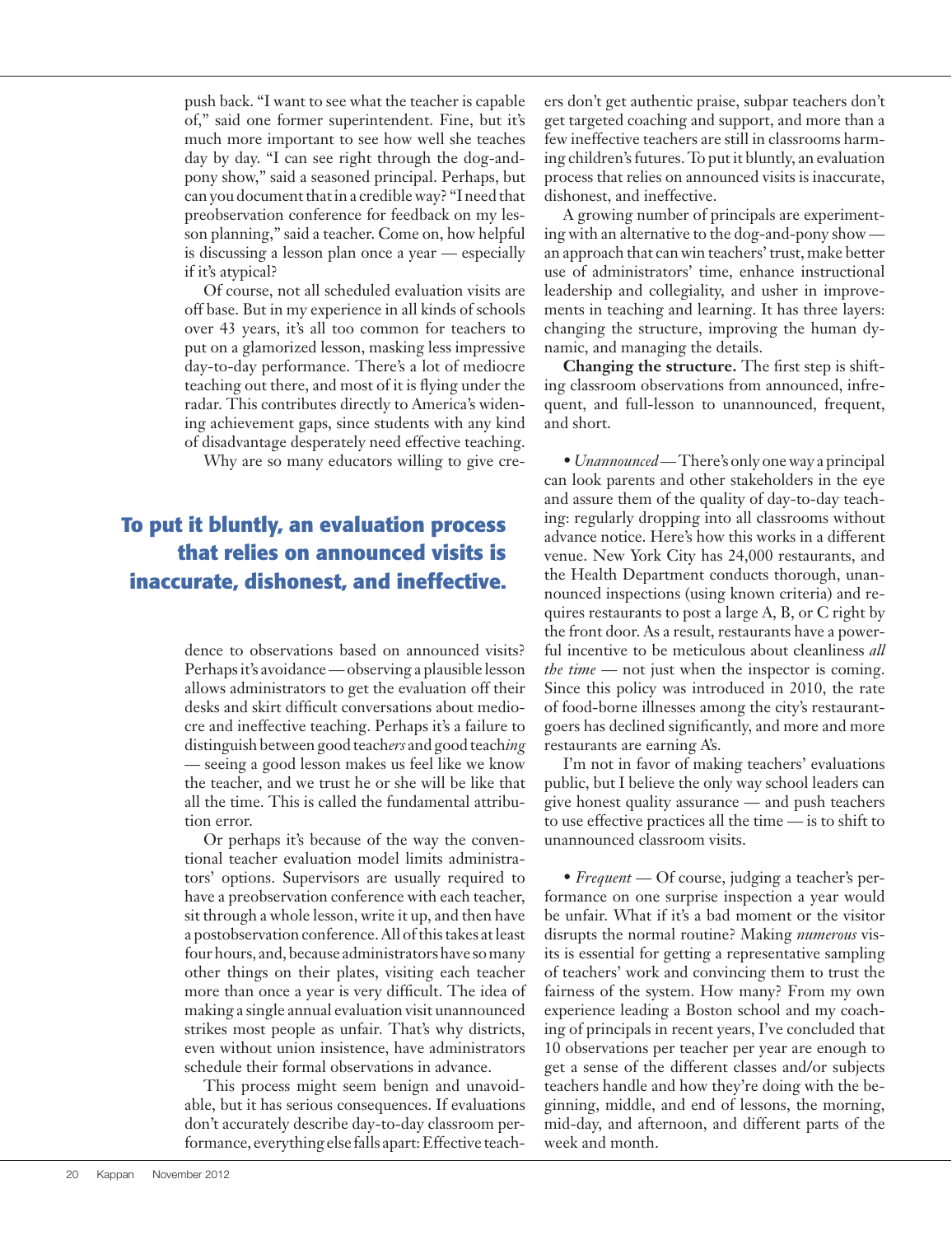At first blush, this strikes principals as impossible, but when I have them do the math (multiply the number of teachers they supervise by 10 and divide by the number of days in the school year), most find that it comes to only two or three classroom visits a day. Some administrators still think 10 is an unrealistic target because they won't be able to get into classrooms during the super-busy opening and closing days of the school year and during standardized testing. But the first two weeks of school are by far the most important for seeing if classroom management is off to a good start; many rookie teachers need early redirection and support. Testing weeks are a great time to visit art, computer, music, library, and physical education teachers. And in the final days of the school year, principals need to make sure teachers are giving students their money's worth right up to the last bell.

• *Short* — Clearly, the only way administrators can get to each teacher 10 times a year is if visits are less than a full class period and not accompanied by time-consuming pre- and postobservation conferences and write-ups. Unannounced 5- to 15-minute classroom visits are surprisingly informative. When I speak to educators about teacher supervision and evaluation, I always show them a 10-minute classroom videotape. People are struck by how much goes on in a classroom in that amount of time; two or three "teaching points" invariably jump out.

When observations are unannounced, frequent, and short, the supervision dynamic changes dramatically. School leaders have a much better sense of what's going on in classrooms, and teachers find the process less stressful and believe their bosses *get* what they're doing with students. In addition, administrators' increased presence in classrooms, corridors, and stairways prevents many problems.

**The human element.** Frequent classroom visits are important, but to have real impact on teaching and learning, the follow-up needs to be face to face, humble, honest, and linked to teacher teamwork.

• *Face to face* — I believe it's a *must* for administrators to meet with teachers as soon as possible after an observation — ideally, within 24 hours — for a brief, informal conversation. Every time administrators talk with a teacher after a short visit, they learn something new, widening their observational window and improving trust.

It saddens me that so few school leaders take the time to talk to teachers after classroom visits. One of the more dubious practices in U.S. schools these days is administrators dropping into classrooms with clipboards, laptops, or tablets, filling out checklists or rubrics, and sending them to teachers. This kind

of one-way feedback is superficial, bureaucratic, annoying, and highly unlikely to make a difference. Another ineffective practice is giving teachers a score on each short observation (Satisfactory/Unsatisfactory or 4-3-2-1). This increases the teacher's anxiety level and is the opposite of good coaching. Sure, it provides administrators and central-office staff with lots of data, but how will it improve teaching and learning?

## **One of the more dubious practices in U.S. schools is administrators dropping into classrooms with clipboards, laptops, or iPads, filling out checklists or rubrics, and sending them to teachers without any human contact.**

• *Humble* — Administrators' comments after short visits can't be all knowing because they haven't seen the whole lesson. Follow-up conversations often contain comments like "I'm curious about what happened after I left" or "Tell me more about that student's reaction." The ideal place for these fiveminute chats is the teacher's classroom when students aren't around. Being on the teacher's turf changes the power dynamic, and there's the additional advantage of seeing student work, curriculum artifacts, and other reminders of what was happening during the observation. During these conversations, administrators need to slow down, take a deep breath, and be good listeners, taking the time to hear what's on the teacher's mind.

• *Honest* — In the course of these unannounced visits, administrators will see lots of wonderful teaching, but they'll also stumble across mediocre and ineffective practices: a teacher catching up on email during class, students doing inane busywork, homophobic comments allowed to go unchallenged, spelling mistakes on the board. School leaders need to say something to these teachers afterward, and it won't be easy. This is where practice, role-playing with other principals, and developing a clear set of shared values about good teaching are so important.

And then there is persistently unsatisfactory teaching. When administrators see serious problems and things don't improve after suggestions and coaching, they need to shift gears and get into a more formal process: full-lesson observations (unannounced, of course), a detailed diagnosis and improvement plan,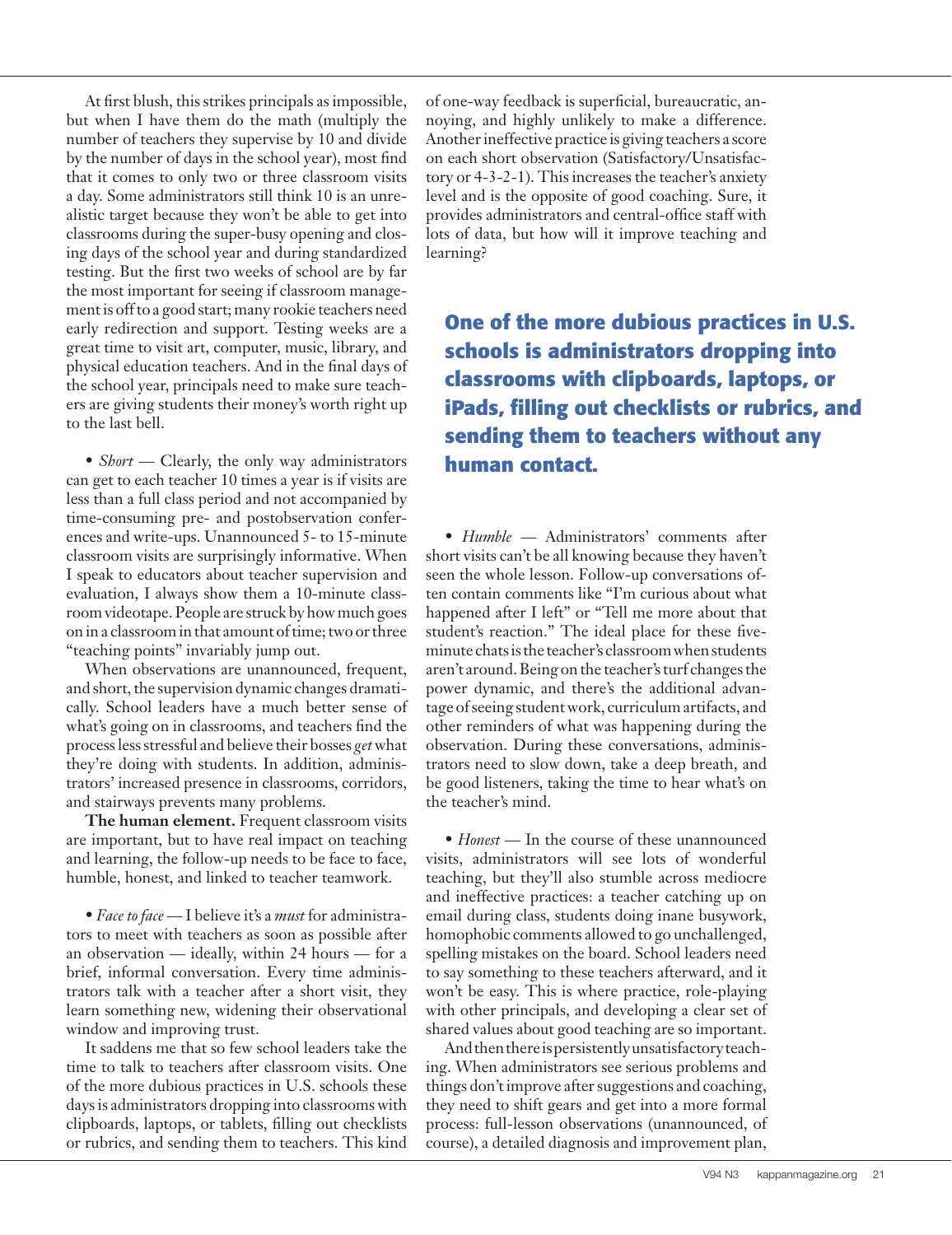lots of support, and repeating the cycle until the teacher improves or is dismissed.

• *Linked to teacher teamwork* — The only downside to short-observation-conversation process is that administrators are dealing with teachers one by one. The remedy is to link short observations to the work of teacher teams as they backwards-design curriculum units (clarifying where instruction is headed at a deep level) and analyze interim assessment results (using data to see what students are struggling with and to identify which teaching strategies are most effective). This sharpens administrators' observational "eye" and boosts the power of teacher teamwork.

**Ten short visit-and-follow-up cycles would total 300 minutes for the year — only a little more than the four-hour (240-minute) traditional process for the teacher but so much more productive.**

> **Management details.** With structural changes and good human dynamics in place, there's still the operational side to get right. For maximum impact, short observations need to be systematic, documented, and linked to end-of-year evaluations:

• *Systematic* — Keeping track of visits with a staff checklist is essential to being fair and equitable about getting into every classroom, consistently giving feedback to all teachers, and keeping up a steady pace. Making classroom visits a top priority, setting a target for the number of daily visits (usually two or three), and keeping track of the data is the best way to get 10 visits per teacher by the end of the year. If a building has more than one administrator dividing up the staff is key. Members of the leadership team should also regularly check in with each other about what they're seeing and occasionally visit a classroom together to compare impressions.

• *Documented* — In the nine years I did short classroom observations as a Boston principal, my feedback to teachers was exclusively face-to-face and that seemed to work well. Since then, I've been persuaded of the value of writing a brief summary after each visit and conversation and sharing it with the teacher. Prompt written follow-up helps reinforce points the administrator made in the conversation and also creates a paper trail that's more thorough and informative than lengthy write-ups of dog-and-pony shows.

The sequence is important: talking and listening *before* writing also gives administrators a chance to correct their own mistaken impression or decide on a different main point before giving the teacher something in writing. To keep track of all of this, explore the variety of available software packages. Look for something that provides options for writing a memo to yourself and the teacher about the observation and keeps a record in an archive. The program I like best includes rubrics for self-assessment, goal setting, and summative evaluation.

How much time would an average administrator spend on these visits, conversations, and documentation? Each classroom visit, on average, might last 10 minutes, each follow-up talk five minutes, and each brief write-up 15 minutes. That's a total of 30 minutes per teacher. If a principal did two teachers a day, that's an hour. Should a principal spend 60 minutes a day on this kind of instructional leadership? You bet! Is this challenging? Absolutely. Will there be crazy days with no classroom visits? Of course. *But this is the work*. Every administrator's priority-management challenge is getting to it almost every day, amid all the other stuff, and keeping up the pace. Here's an amazing fact: Ten short visit-and-follow-up cycles would total 300 minutes for the year — only a little more than the four-hour (240-minute) traditional process for the teacher but *so* much more productive!

Superintendents can play a big part in making all this manageable. They need to clear away as much unproductive bureaucracy and paperwork as possible — including the traditional evaluation process make sure each building has enough instructional administrators, provide support and training for classroom observations and feedback, check in on how it's going when they visit schools, and hold principals accountable.

• *Linked to end-of-year teacher evaluations* — Yes, these short observations count. They are an artful blend of supervision, coaching, and evaluation, supporting teaching and learning and, each time, giving the administrator a few more pieces of the puzzle for the teacher's summative evaluation. This is a little scary to some teachers, especially the part about short visits being unannounced. To address these jitters, I recommend posing a simple question: Which gives administrators a more accurate picture of teachers' work over the entire school year: One or two announced full-lesson observations with extensive write-ups or 10 short unannounced visits with follow-up conversations and brief written comments?

 I've posed this question to many groups of administrators, teachers, and union officials, and the answer — via anonymous clickers — is overwhelm-